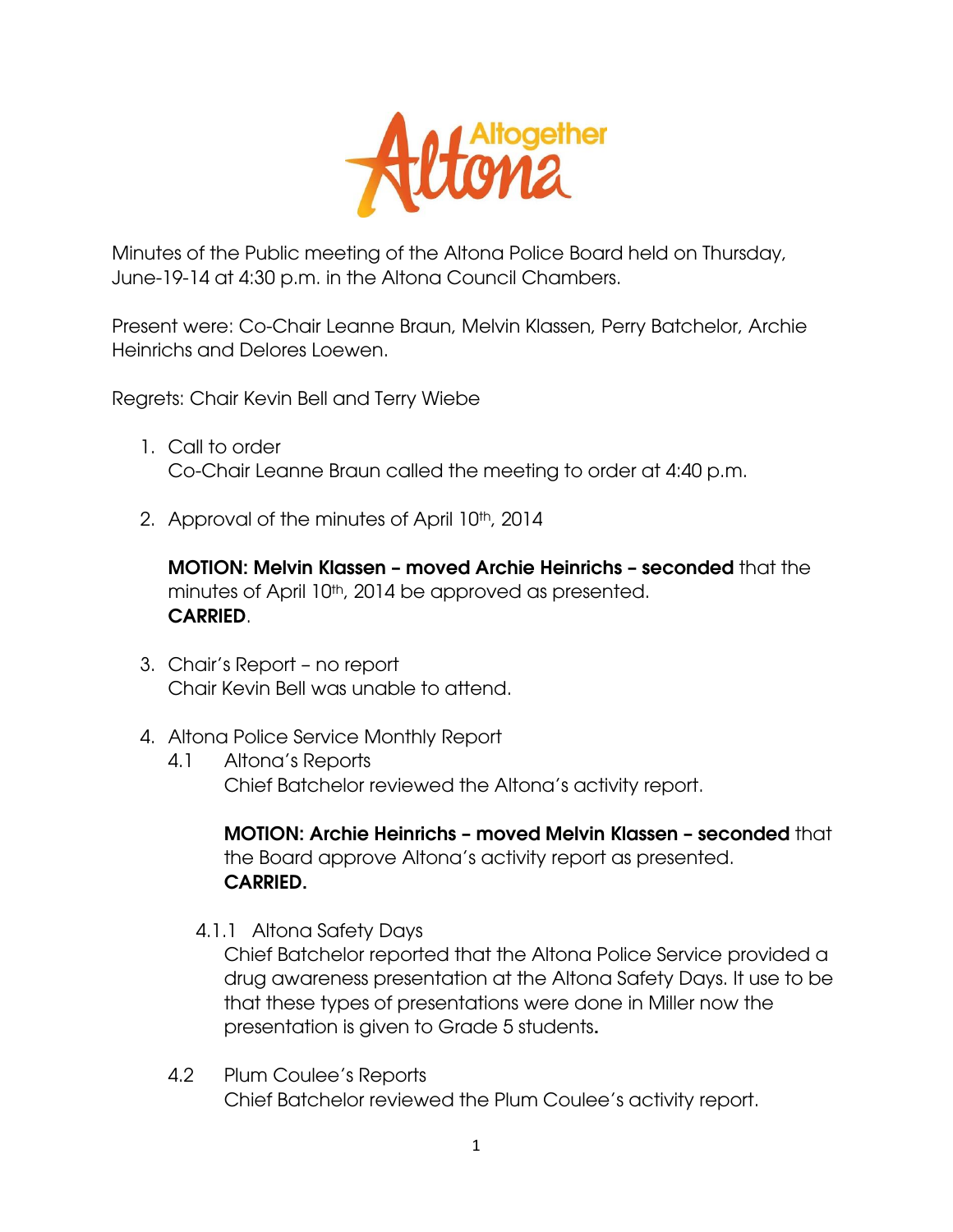**MOTION: Archie Heinrichs – moved Melvin Klassen – seconded** that the Board approve Plum Coulee's activity report as presented. **CARRIED.**

4.3 April 2014 Financial Statement Chief Batchelor reviewed the 2014 Financial Statement

**MOTION: Archie Heinrichs – moved Melvin Klassen – seconded** that the Board approve the 2014 Financial Statement as presented. **CARRIED.**

## **5. Chief of Police Report**

# 5.1 **Constable Funk**

Chief Batchelor reported that Constable Funk has been accepted into the Saskatchewan Police College come August. Glen Lewis, Executive Director of Policing and Public Safety has approved the training and will monitor the results.

# 5.2 Property Forfeiture Fund

The Cities of Winkler, Morden and the Town of Altona Police Services joined together in a grant through the Property Forfeiture Fund. A copy of the letter of approval is attached to agenda. The \$122,294.25 will be allocated to purchase computers with all software included to be installed into all three communities' police vehicles.

- 6. Review of the Procedures and Policies (continued)
	- 6.1 Continuation of Altona Police Board Procedures & Polices starting on page 26 – point 5.3

Board members agreed to the following changes:

## **REVIEW COMPLETE UP TO 5.3**

## **5.3 Oath of office**

Upon appointment, all Board members will sign an oath of office and confidentiality agreement, in the form prescribed below.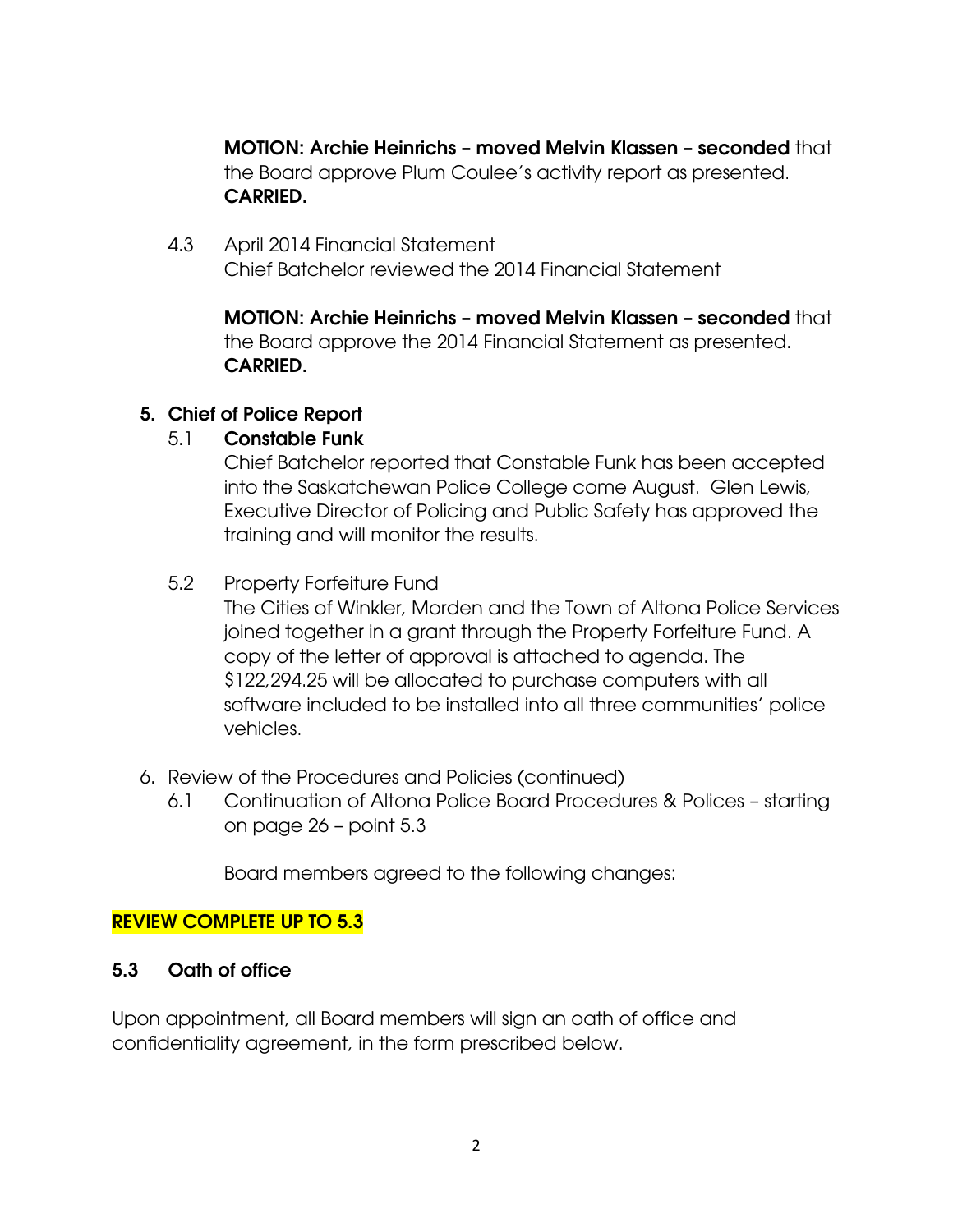I \_\_\_\_\_\_\_\_\_\_\_, solemnly swear/affirm that I will, to the best of my judgement, skill, knowledge, and ability, discharge my duties as a member of the Altona Police Board faithfully, diligently, impartially and confidentially, and according to the Manitoba Police Act, any other Act, and any agreement, regulation, rule or bylaw, and I will not, except in the discharge of my duties, disclose or make known any matter that comes to my knowledge by reason of my appointment to the Altona Police Board (so help me God).\* \*(Delete in cases of affirmation).

The following individuals may administer the oath:

- a.) the clerk; or
- b.) a notary public or a commissioner of oaths; or
	- c.) a judge of the Provincial Court, the Court of Queen's Bench of Manitoba or the Court of Appeal of Manitoba

Once administered, an oath will be signed and filed by the Executive Secretary of the Board and will be recorded in the Board minutes.

Board members will adhere to the principals of these declarations for the duration of their tenure as a member of the Board and beyond.

## **5.4 Police record checks**

Prior to being appointed as a member of a Board, candidates will be required to present to the appointing authority a criminal record reliability clearance check that can be obtained by making a request to a local Police Force. This clearance check is a requirement for eligibility as a member of a Board. The specific Board Chair or Mayor shall be consulted prior to any appointments. Those who have appointing authority under the *Police Act* shall be responsible to ensure a police record check has been conducted.

The general standardized approach adopted by Police Services in the conducting of police record check requires the person involved to have the records check conducted directly. Record checks will not be conducted on behalf of organizations. Should there be an indication that a record may exist for the individual requesting the check confirmation and specific information can only be obtained by the submission of fingerprints which the Police Service will process through the RCMP Fingerprint Center in Ottawa. If confirmation of a record is then received, the criminal record information will only be released to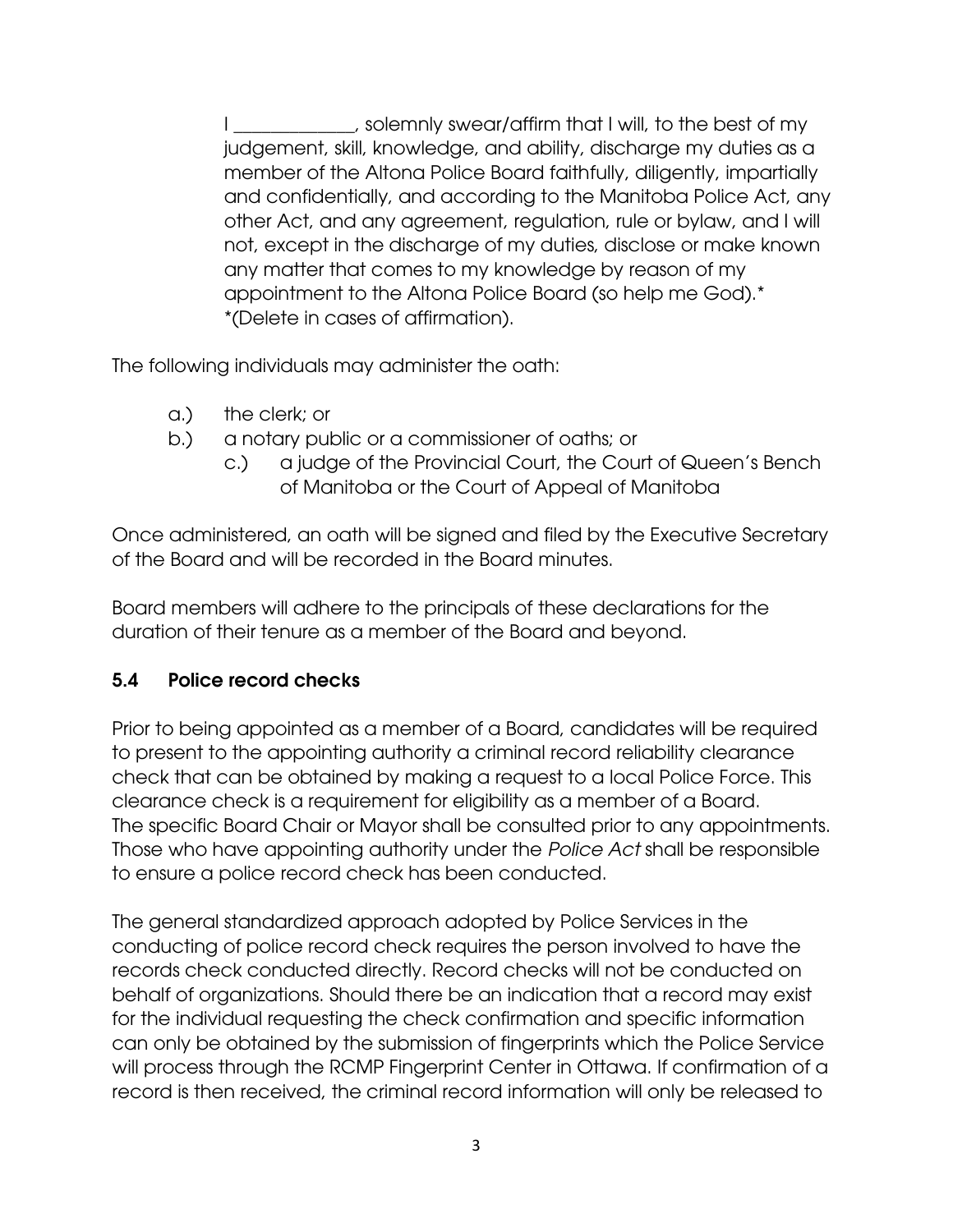the person requesting the check. The potential Board nominee will then decide whether to disclose the information received should he/she wish to continue to pursue the appointment process. If the nominee discloses any record information, the Chair/Mayor will then decide whether the record presented is sufficient cause to inform the appointee designate that they are not suitable for the appointment.

As a general guideline, a final consultation between the Chair/Mayor should occur with the Chief of Police before the Chair/Mayor recommends to the Board the acceptance of a Board nominee.

The types of offences that would warrant the determination of unsuitability for appointment to a Board are generally any offences the Board deems to be unacceptable, which may include: convictions for offences related to crimes of violence, sexual offences, public trust offences, drug offences, or serious driving offences.

# **5.5 Code of Conduct**

The proper conduct of policing and its oversight must exemplify impartiality and professionalism which being fully cognizant of the need to understand, apply, and support community safety needs.

Accordingly, it is the responsibility of members of the Board to abide by a code of conduct that underscores these ideals while maintaining a high degree of public trust in the stewardship of a community-oriented police service.

"Effective governance by the Board is achieved by Board members fulfilling their roles and responsibilities with the highest standards of conduct. Members will perform their duties in a manner that will instill public confidence in the abilities and integrity of the Board. Board members are committed to the following *Board Members' Code of Conduct."*

#### **Board members will:**

1.) Sign, upon appointment to the Board and on an annual basis thereafter (is this needed?), review a copy of the Code of Conduct acknowledging that they received and understood it. Board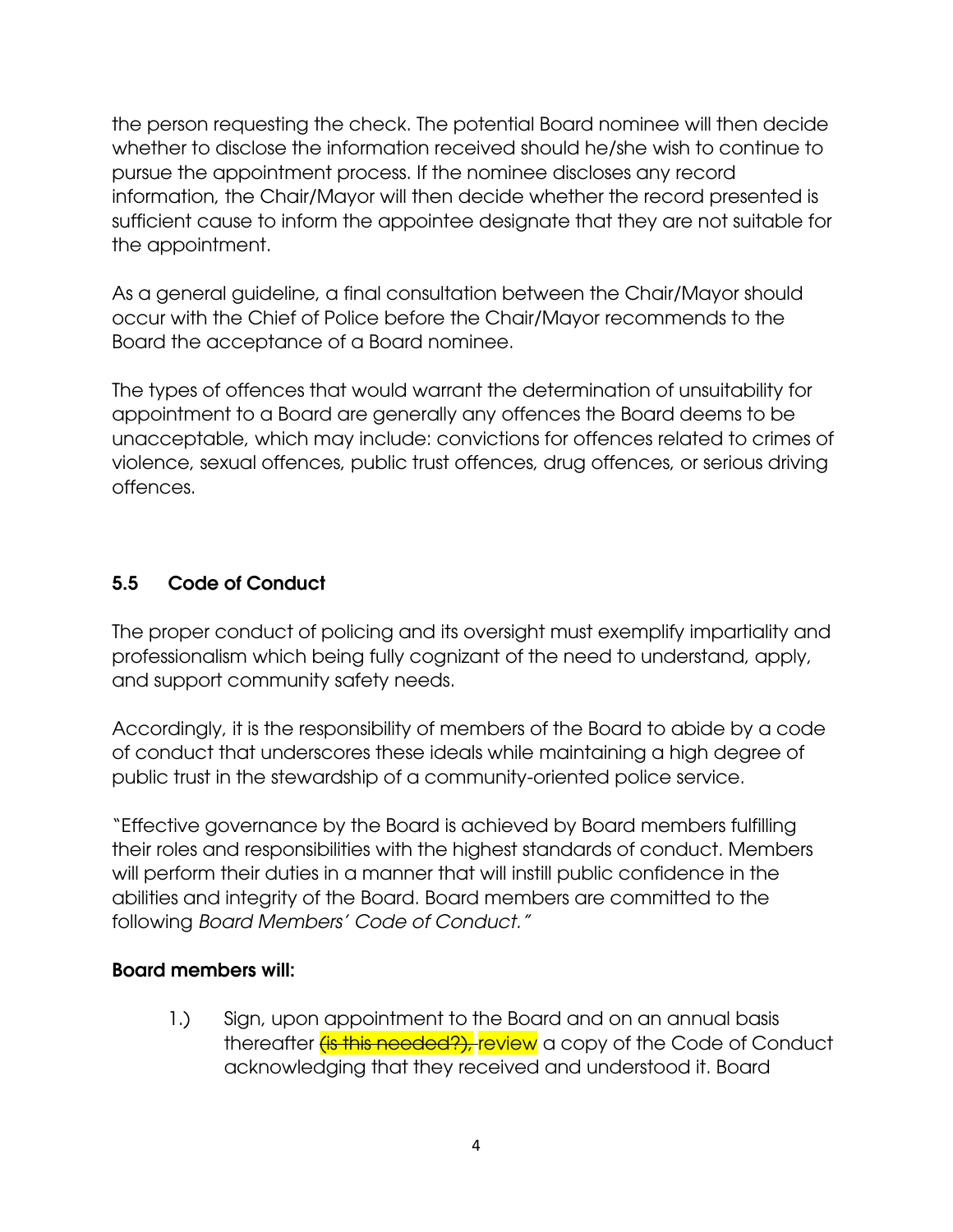members will return the signed Coded of Conduct to the Executive Secretary of the Board for safekeeping.

- 2.) Attend all Board meetings, unless they have a reasonable excuse not to attend, and contribute expertise and experience to the best of their ability so that the quality of governance is enhanced.
- 3.) Not interfere with the Police Service's operational decisions and responsibilities or with the day-to-day operations of the police service, including the selection and promotion of officers.
- 4.) Keep informed of the policies, general business and affairs of the police service and enhances-their capabilities as Board members by participating in Board training events and, where possible, other outside training opportunities such as any training that may be provided.
- 5.) Keep confidential any information, documents and matters disclosed or discussed at a meeting of the Board, or part of a meeting of the Board, that was closed to the public, as required by the oath of office.
- 6.) Adhere to all policies adopted by the Board.
- 7.) Not claim to speak on behalf of the Board unless authorized by the Chair of the Board to do so. The Chair will be the spokesperson for the Board.
- 8.) Make it clear that he or she is expressing a personal opinion when publicly disagreeing with a decision of the Board that was made during a public meeting.
- 9.) Discharge their duties loyally, faithfully, impartially, and in accordance with the requirements, obligations, and responsibilities set out in the *Police Act,* and any other applicable Act, regulation, rule or bylaw.
- 10.) Uphold the letter and spirit of the Code of Conduct and discharge their duties in a manner that will inspire public confidence in the abilities and integrity of the Board and the Police Service.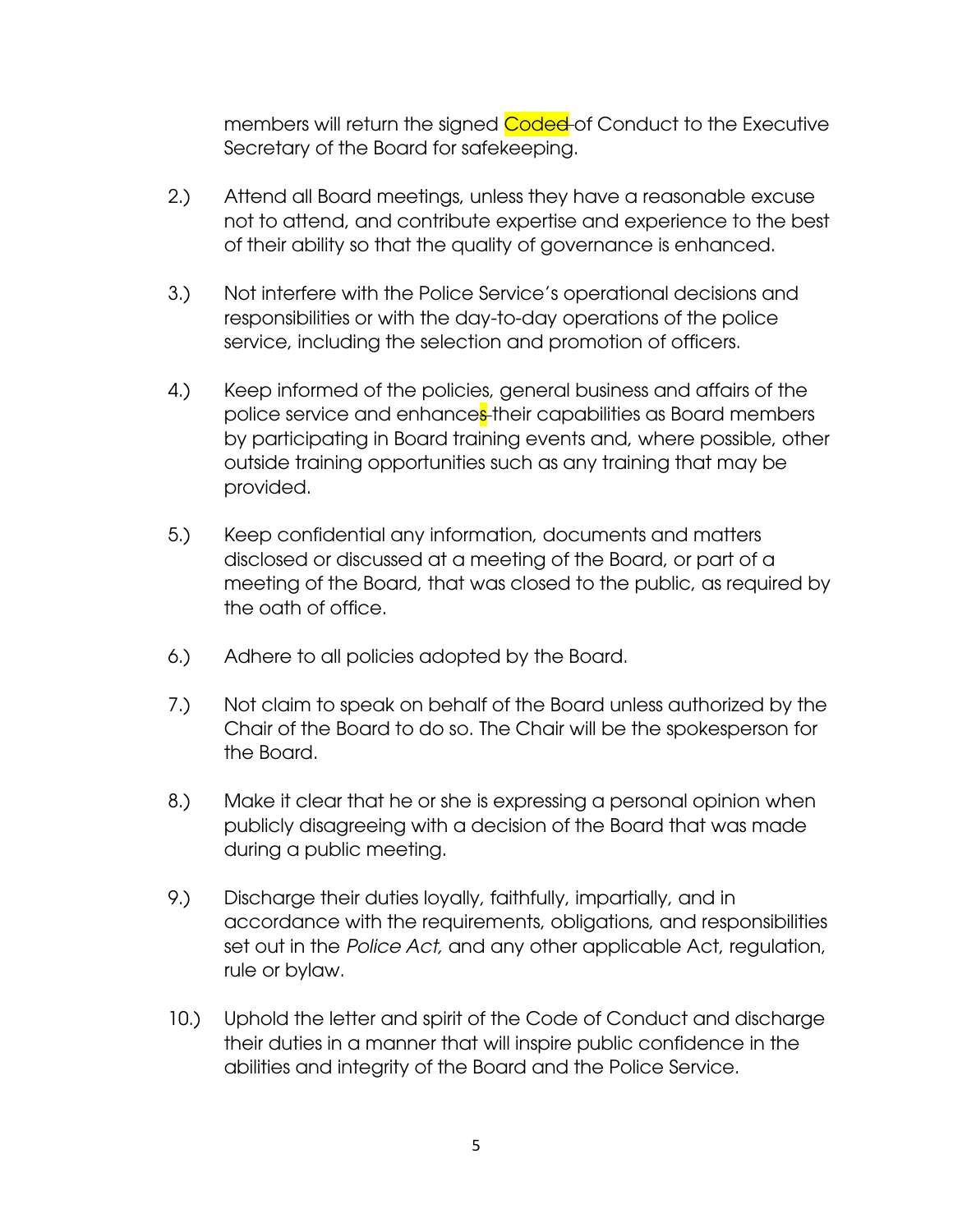- 11.) Discharge their duties in a manner that respects the dignity and rights of individuals and in accordance with the *Manitoba Human Rights Act and the Canadian Charter of Rights and Freedoms.*
- 12.) Not use their position inappropriately to advance their interests or the interests of any person or organization with whom or with which they are associated.
- 13.) Avoid any conflict of interest which may bring the governance of policing or the impartiality of the Board into disrepute. Declare any potential or perceived conflict of interest, which will then be recorded in the minutes of the Board.
- 14.) Immediately resign from the Board if applying for any type of employment with the police service governed by the Board, including employment on contract or fee for service.
- 15.) Demonstrate commitment to the principles of good governance and accountability to the community.
- 16.) After the cessation of membership with the Board, respect the Code of Conduct and abide by ethical standards of a Board member. The confidentially of Board information must remain confidential in perpetuity.
- 17.) Notify the Board as a whole if they learn of a possible breach of the Code of Conduct by another Board member.
- 18.) If the Board is of the opinion that a complaint about a Board member's conduct should be investigated, it will:
	- i.) Conduct an informal investigation into the member's conduct
- 19.) Following the completion of an investigation, if the Board determines that a Board member has breached the Code of Conduct, the Board must record that determination and outcome in its minutes. On determining that a Board member has breached the Code of Conduct, the Board may take one of the following actions: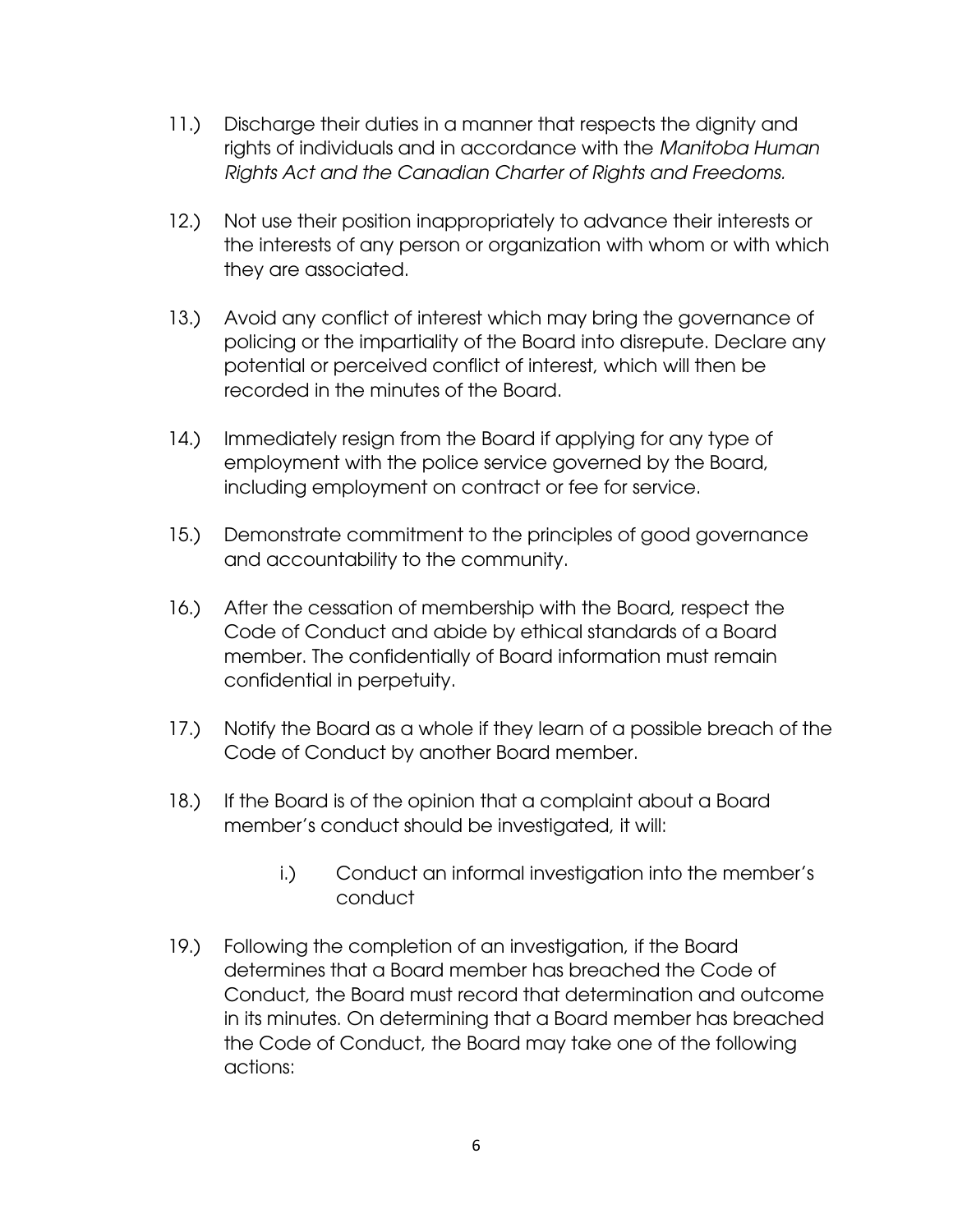- i.) Counsel and/or reprimand the member in writing;
- ii.) Request their resignation; or
	- iii.) Recommend to the *Minister of Public Safety Manitoba* Police Commission or the council that the Board member be dismissed under section  $\frac{7(9)}{6}$  5(2) of the *Police Act.*
- 20.) If their conduct or performance is the subject of investigation, temporarily withdraw from all Board activities and duties as a member of the Board until the completion of the investigation.

# **5.6 Conflict of Interest**

Members of the Board must avoid any conflict of interest that might impair the independence, integrity or impartiality of the Board. There must be no apprehension of bias, based on what a reasonable person might perceive.

Conflict of interest means a conflict that exists between Board members' and /or business interests and the members' responsibility as a member of the Board. A conflict of interest may occur when a Board member participates in discussions or in decision making that benefits him/her personally or someone close to him/her. And also occurs, whether or not the member accrues a financial gain from the matter.

- Upon appointment and during the term of office, members must declare any potential or perceived conflicts of interests; the Board will then determine whether the member will be excluded from discussion and voting on any matter. The perception of a conflict of interest is a conclusion that may be drawn by a reasonably wellinformed person that the member's ability to exercise the responsibility of a member of a Board has been, or may be, affected by the member's private interests.
- In the performance of their duties, members of the Board will not give preferential treatment or request the Police Service to give preferential treatment to friends, relatives, business associates, or any other person or organization.
- Members of the Board shall not accept any fees, gifts, gratuities or other benefit that could reasonably be seen to influence any decision made by him/her in the performance of his/her functions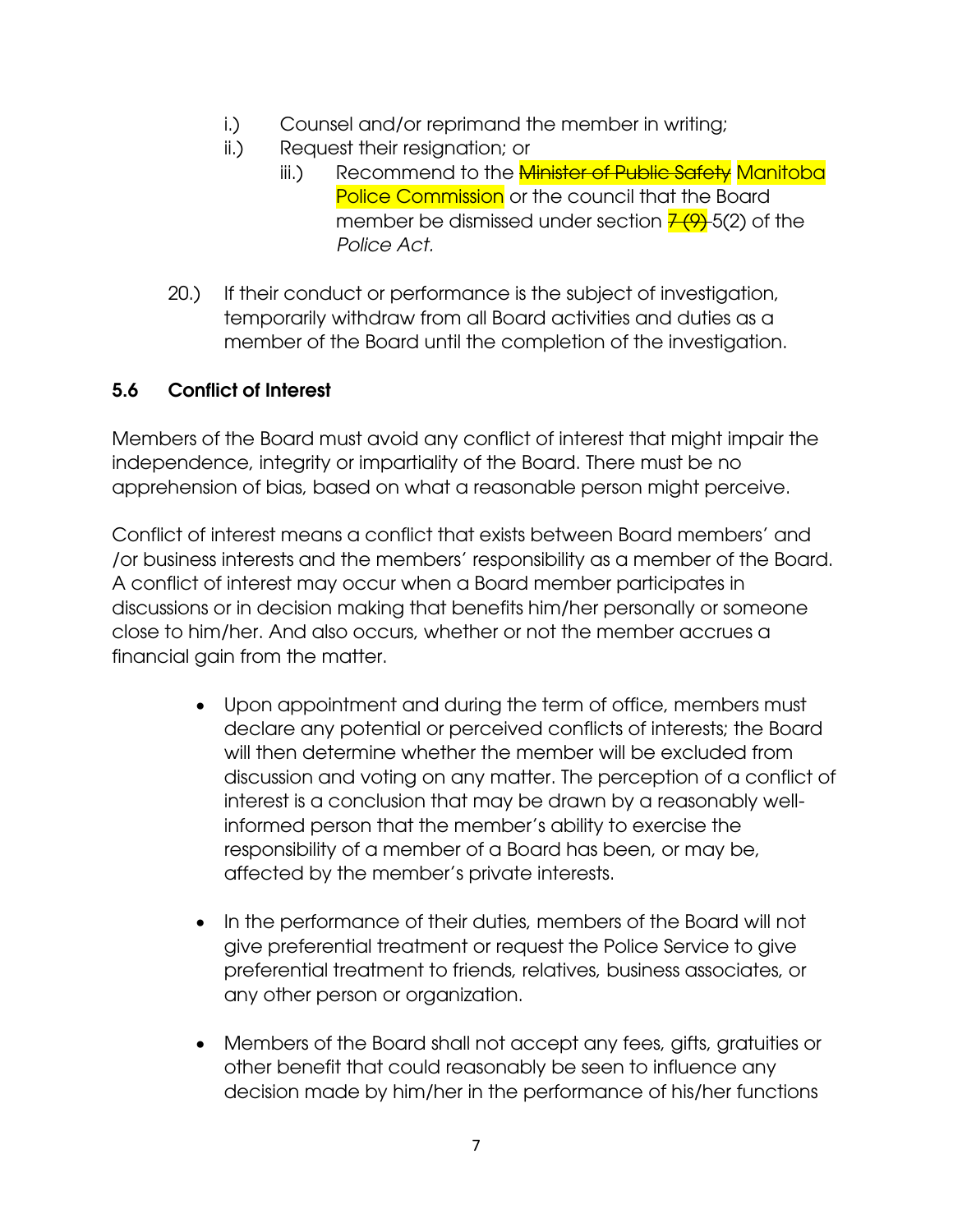as a member of a Board, or for his/her personal gain or for the personal gain of a family associate make use in any way of his/her position or of any privileged information to which he may have access or to which he is privy because of his position.

- Members of the Board will not hold outside employment, on paid or volunteer basis, that may, or may be perceived to, impair the member's ability to exercise their responsibilities as a member of a Board. This includes paid or volunteer employment within the Police Service.
- The Chair shall call for any declared conflict of interest with respect to meeting agenda items, at the commencement of the meeting. All declarations of conflict of interest are to be entered into the minutes of the meetings of the Board.
- Members having a concern that another member of the Board may have a conflict of interest must bring the concern to the attention of the Board as soon as practicable.
- Conflicts of interest that are brought to the attention of the Board must be resolved such that the public trust in the integrity, objectivity, and impartiality of the Board is sustained or enhanced.
- Board members who are determined to be in breach of the conflict of interest guidelines must abide by the policy of the Board and remove him/her from further discussion of the matter that created the breach. Failing to do so, may result in sanctions.
- The conflict of interest guidelines shall be reviewed annually for the information and guidance of Board members. Any new members of the Board shall be advised of the guidelines upon becoming a member of the Board.

### **5.7 Liability OMIT THIS SECTION AS Strikened Regional Policing Authority (RPA)**

According to the *Police Act*, a regional policing authority (RPA) may enter into contracts and may sue and be sued, and the parties to the agreement under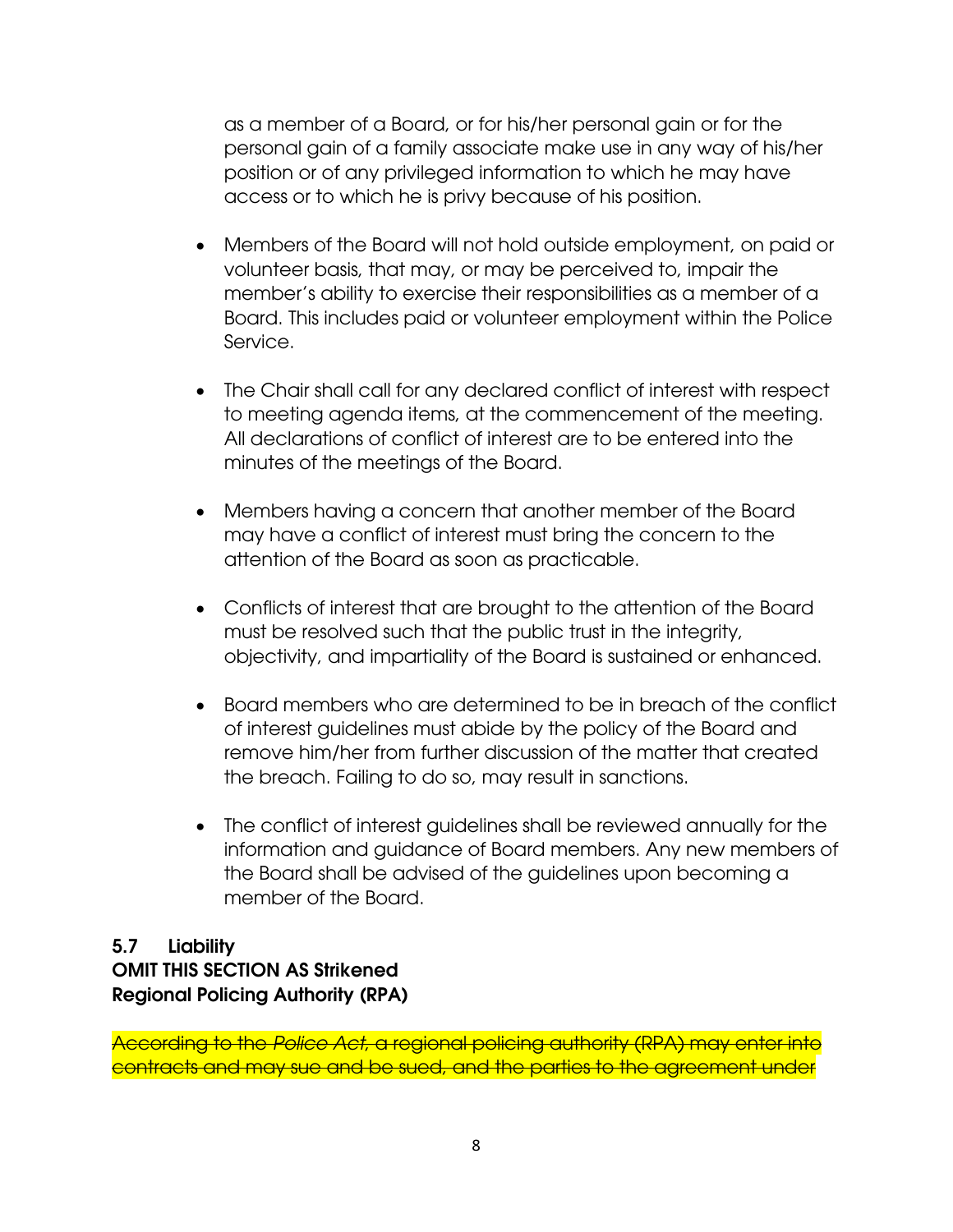which the RPA is established are liable jointly and severally for the debts of the RPA arising out of any matter coming within the scope of the *Police Act*.

A member of a RPA will not be liable for acts performed in good faith in the performance of the member's duties.

A Regional Police Services Agreement may stipulate the limitations on liability for any malfeasance on the part of RCMP members.

The municipality may provide insurance which includes coverage of members of the RPA who are exercising their role in good faith.— This is not in the Police Act

#### **Police Boards**

According to section 7(11) of the *Police Act,* a board may sue and may be sued. The municipality for which the board is established is liable for the debts of the board arising out of any matter coming within the scope of the *Police Act*.

Similarly, a joint board can also sue and be sued. The parties to the agreement under which the joint board is established are liable jointly and severally for the debts of the joint board arising out of any matter coming within the scope of the *Police Act.* A joint board can also be held liable for torts committed by members of the police service in the performance of their responsibilities under the *Police Act*. A joint board may, in such cases and to such extent as it thinks fit, pay any damages or costs awarded against members of a police service in respect of a tort committed by them in the performance of their responsibilities, any costs incurred and not recovered by them in any such proceeding and any sum required in connection with the settlement of any claim that has or might have given rise to such proceedings.

The *Police Act* also provides statutory protection for individual board members from any personal liability for acts performed in good faith in the performance or intended performance of the members' duties. Not in the Manitoba Act the following is:

Liability and indemnification

Pursuant to section 88 of the PSA, no action or proceeding may be brought against a member of a police board for anything done or omitted to be done in good faith in the exercise or intended exercise of a power or duty under the PSA.